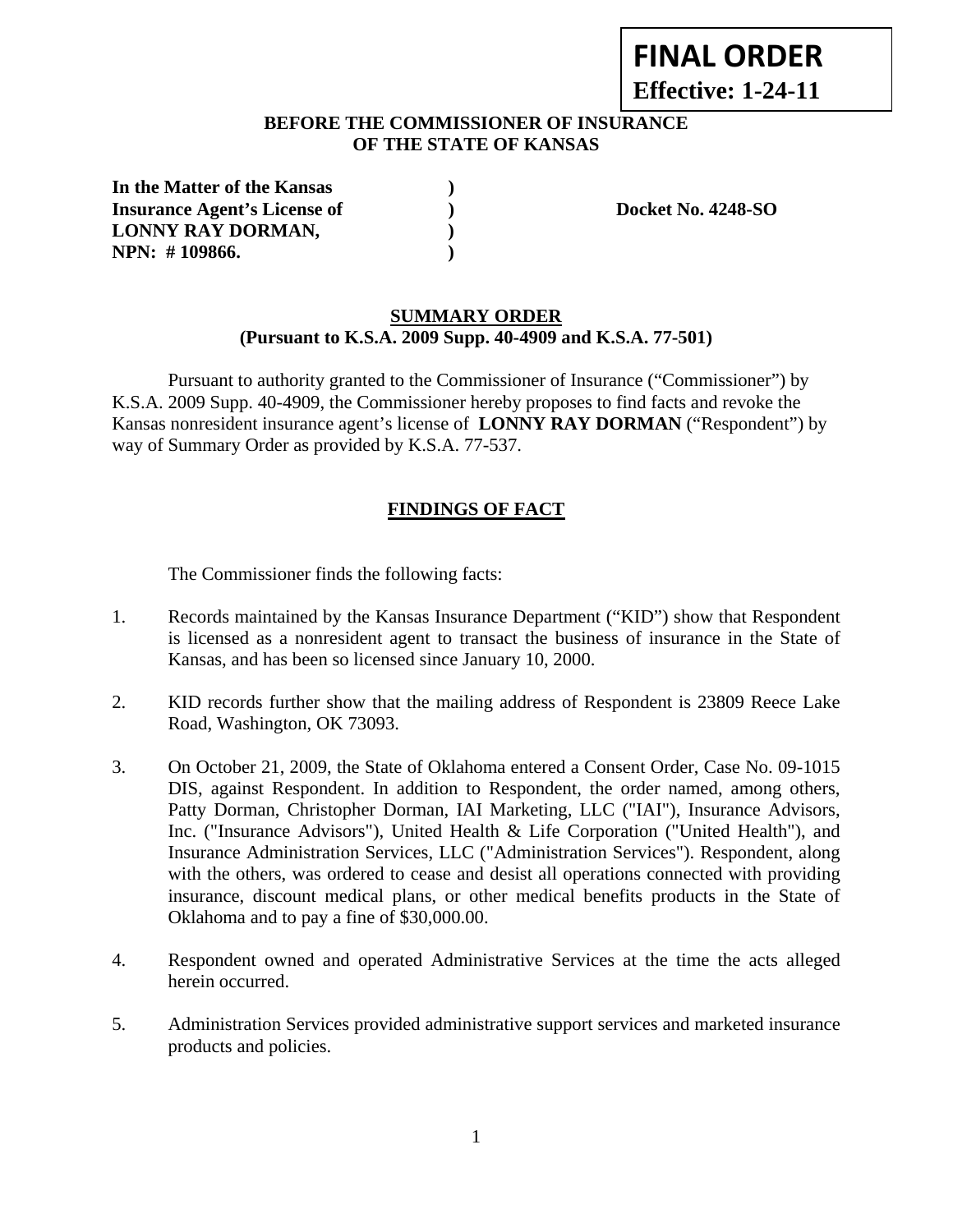- 6. Administration Services provided the following medical benefits plans to members of a group it formed: (1) Physicians Member Services, which purportedly negotiated doctors' office fees and paid all but \$25.00 of the fee; and (2) a plan in which Administration Services negotiated laboratory fees on behalf of its members.
- 7. The Physicians Member Services policy was not approved for sale in Kansas.
- 8. In addition, Administration Service sold an "emergency room" insurance policy that purportedly paid a one-time \$5000.00 benefit.
- 9. The "emergency room" benefit was not approved for sale in Kansas.
- 10. Administration Services used IAI, a Third Party Administrator ("TPA") owned by Patty Dorman and operated by Patty Dorman and Respondent, bundled Administration Services products with a GTL life policy and transferred that package back to Administration Services for marketing.
- 11. As a principal in IAI, Respondent knew or should have known the actions of IAI and is responsible for its actions.
- 12. Administration Services marketed the GTL life policy and the discount plans to Kansas Consumers.
- 13. Respondent knew that the life policy and the discount plans were not health insurance.
- 14. The discount plans were not registered with the Kansas Secretary of State and for that reason Administration Services and its associated agents were not authorized to market or administer them in Kansas.
- 15. The discount plans did not pay the benefits promised and did not refund premiums in a timely manner when the policies were cancelled.
- 16. Administration Services was not authorized to do business in Kansas.
- 17. Facts supporting the statements set forth above are provided in paragraphs 18 to 50.
- 18. On April 8, 2010, KID received a complaint from B. L. M., Patient Accounts Supervisor for Lawrence Memorial Hospital ("Lawrence Memorial"), regarding two patients, Ms. J. H. and Mr. H. Z.
- 19. The complaint stated that Ms. J. H. and Mr. H. Z. presented cards to Lawrence Memorial that appeared to be insurance cards.
- 20. According to the notations on Ms. J. H.'s and Mr. H. Z.'s cards, they had been issued by Administration Services and were administered by IAI.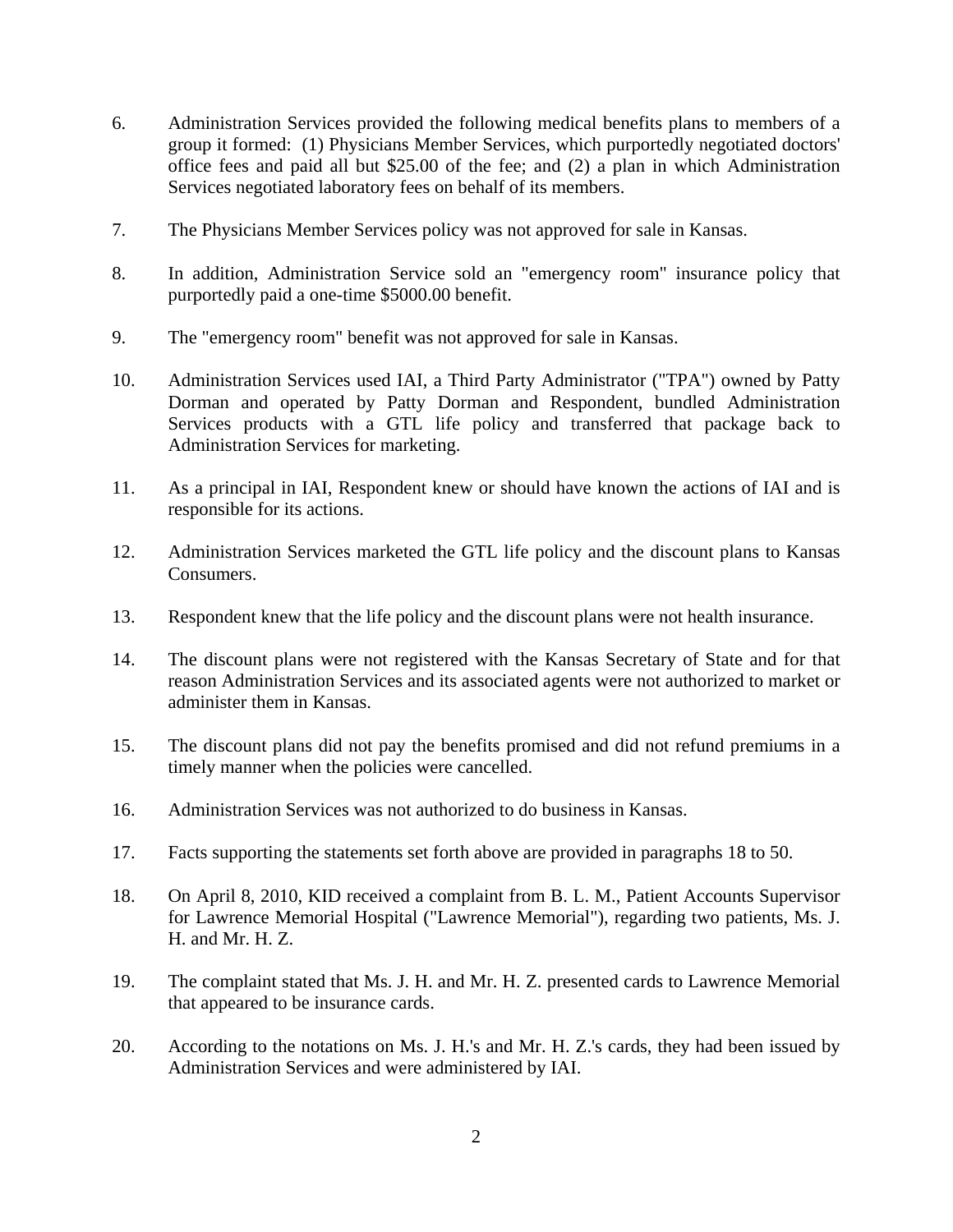- 21. The cards appeared to be insurance cards for the following reasons: Ms. J. H.'s card was captioned ADVANT PLAN 100. Mr. H. Z's. card was captioned Health Plus 700. On both cards, the insured was directed to call 24 hours in advance to activate coverage for various medical procedures. The term "insured" was used three times on each card.
- 22. In fact, with the exception of minor coverage for emergency room services and minor coverage for doctor's visits, the cards were for discount plans, not insurance.
- 23. Lawrence Memorial called Administration Services on a number of occasions to check on the status of the claims. Administration Services would not verify that the claims had been received but stated that Lawrence Memorial could assume that the claims had been received if they were sent to IAI at P. O. Box 721324, Norman, OK 73070.
- 24. In a letter dated April 23, 2010, KID sent the complaint to IAI and requested that the company respond to each allegation made in the complaint.
- 25. KID received a response from a person purporting to be an accounts manager for Insurance Advisors, Ms. Jackie Baliel. She stated that Insurance Advisors did not process claims and referred KID to International Med Care.
- 26. Ms. J. H.'s. and Mr. H. Z.'s claims were never paid and no discounts were received.
- 27. On February 23, 2009, KID received an inquiry from Ms. J. B. concerning a package of discount plans, a policy providing minor coverage for doctor's visits, a policy providing minor coverage for emergency room services, and the GTL policy.
- 28. Ms. J. B.stated that she purchased the package during a cold call from an agent of Equal Health on behalf of IAI. The script for the telephone conversation included a number of references to health insurance either directly or by implication such that a consumer would conclude the products were health insurance.
- 29. A letter to Ms. J. B. from IAI dated February 17, 2009, stated that the emergency room benefit had not yet been approved in Kansas and while the company expected it to be approved in the near future, it was being replaced with a better benefit. No such "emergence room benefit" had been submitted to KID for approval and if submitted, would not have been approved.
- 30. In February 2009, Ms. J. B. received a letter that stated, "Dear Insured: Congratulations on your purchase of health insurance coverage. Your wise insurance decision will provide you and your loved ones with security and peace of mind for years to come . . . ."
- 31. The letter referenced above was on what appeared to be GTL stationary and there were three references to GTL in the body of the letter. In fact, the letter had been generated and sent by Administration Services without the knowledge or approval of GTL.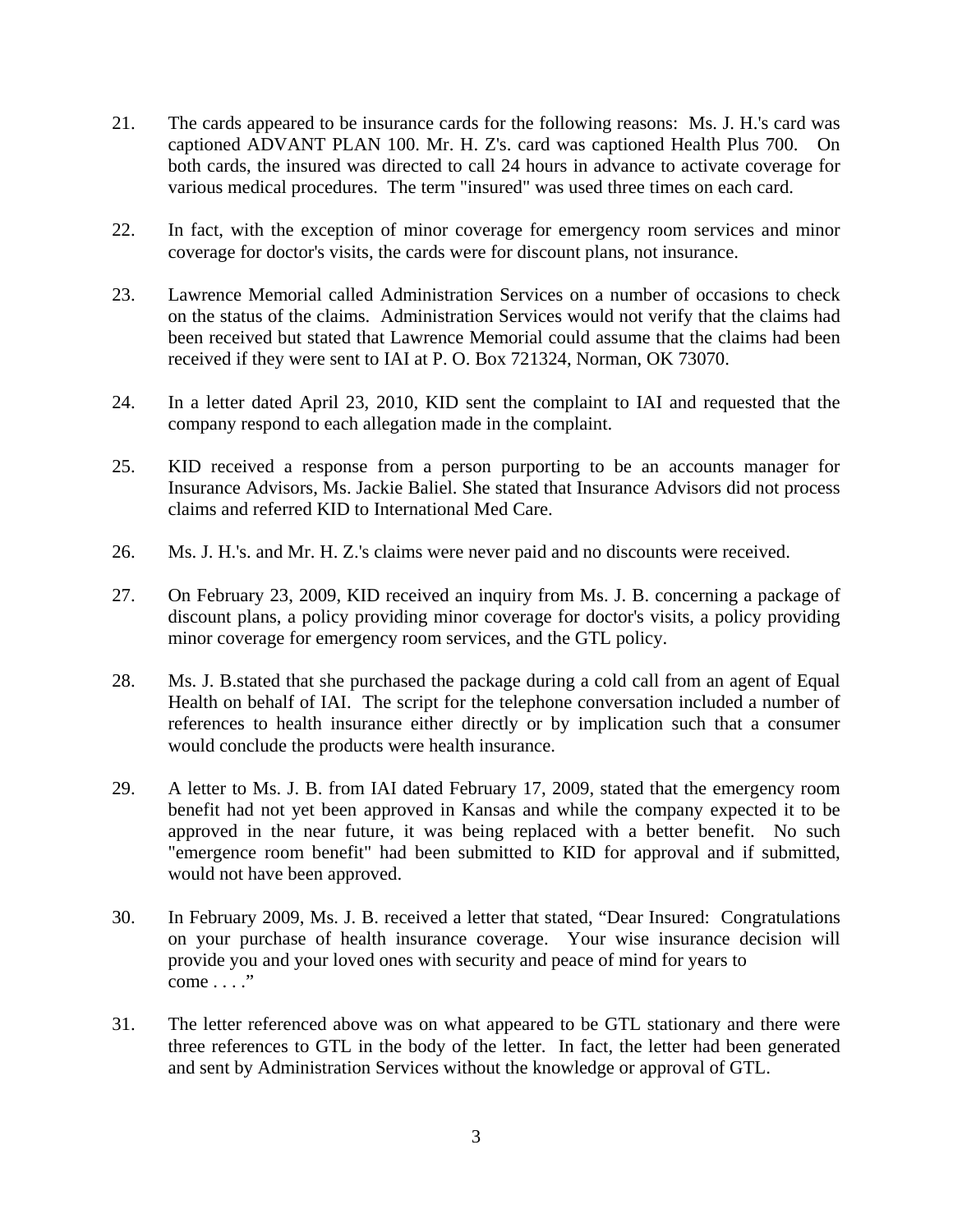- 32. Likewise, on what appeared to be GTL letterhead, Administration Services sent a description of the "Critical Illness" policy to Ms. J. B. without the knowledge or approval of GTL.
- 33. On September 24, 2009, KID received a complaint from Mr. L. S. seeking assistance in getting a refund of an enrollment fee and a premium he had paid to United Health. He reported that during a cold call he purchased what was represented as health insurance. When he received the "insurance documents package" he realized it was not health insurance and faxed notice of cancellation on July 31, 2009, and a follow-up letter on August 3, 2009.
- 34. Included in Mr. L. S.'s documents was a letter on Administration Services letterhead that stated, "Dear Insured: Congratulations on your purchase of health insurance coverage. Your wise insurance decision will provide you and your loved ones with security and peace of mind for years to come . . . ."
- 35. Also in the packet was an Administration Services Advant Plan A card, effective August 1, 2009, a page of "Insurance Policy & Benefit Coverage" information for the Advant Plan A, and a number of additional pages describing what appeared to be health insurance benefits.
- 36. The Administration Services Advant Plan A card referenced IAI as the plan administrator.
- 37. On September 25, 2009, a KID consumer assistance representative mailed copies of Mr. L. S.'s complaint to Administration Services and asked it to respond to the allegations.
- 38. When no response was received, a KID representative mailed a second letter to Administration Services requesting a response.
- 39. On October 29, 2009, KID received a response from Jackie Baliel on Administration Services letterhead stating that credit had been applied to the consumer's credit card on October 19, 2009.
- 40. Shortly after December 4, 2009, Mr. L. S. got a refund of his money.
- 41. On December 11, 2009, KID received a complaint from Mr. C. R. in which he stated that he had enrolled with Administration Services for what was represented as health insurance in September 2009 and paid a premium of \$209.80.
- 42. Mr. C. R. said he was told he could cancel in the first 60 days and get his money back. He mailed his cancellation to Administration Services on September 24, 2009 but had not gotten his money back at the time he contacted KID. Included in his package was the GTL policy with the "Critical Illness" rider. Mr. C. R. stated that he paid a premium to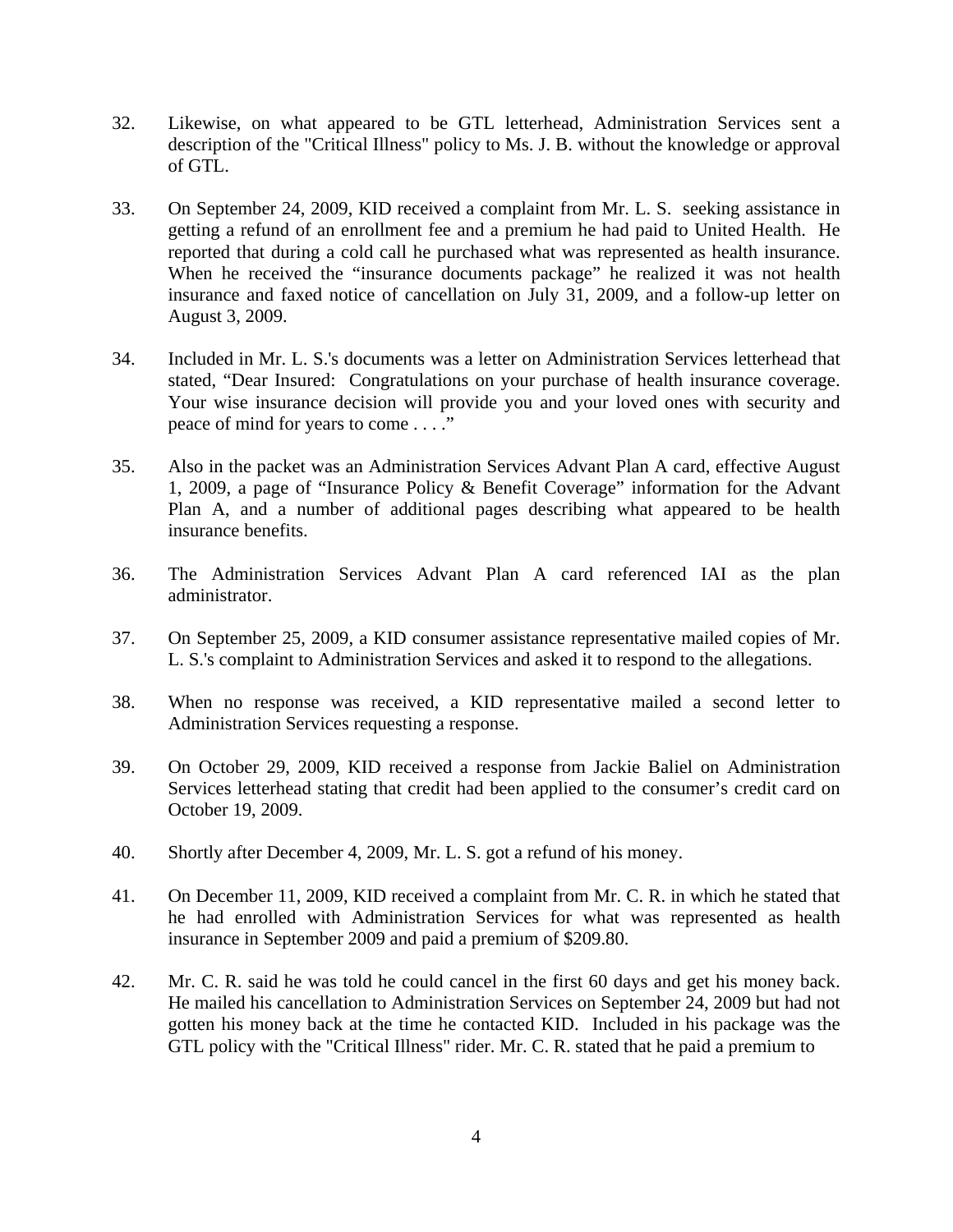- 43. GTL of \$150.00. He stated that he sent GTL a cancellation notice on November 9, 2009 but had not received his refund from GTL at the time he filed his complaint.
- 44. On September 19, 2009, Mr. C. R. received a letter from Administration Services stating "the Discount Benefit Package is currently pending approval in your state and should be available within the next 60 days." No such "Discount Benefit Package" was pending approval in Kansas.
- 45. On March 31, 2010, KID received a complaint filed on behalf of Ms F. K. The party making the complaint stated that Ms. F. K. cancelled a high deductible medical policy and purchased what she believed was medical insurance through United Health.
- 46. In fact, Ms. F. K. had purchased an Advant Benefit Package of discount plans and the GTL life policy with the "Critical Illness" rider.
- 47. Ms. F. K. purchased the products in a telephone call. During that call, she was led to believe she was purchasing health insurance.
- 48. Ms. F. K. received a packet of documents from Administration Services, some of which referred to the Advant Benefit Package as "health insurance."
- 49. The cover letter from Administration Services stated, "Dear Insured: Congratulations on your purchase of health insurance coverage. Your wise insurance decision will provide you and your loved ones with security and peace of mind for years to come . . . ."
- 50. Ms. F. K. submitted claims following emergency hospitalization in November 2009, and as of March 2010, the date of her complaint, she had received no benefits.
- 51. In a letter to Respondent dated October 15, 2010, a Staff Attorney for the Kansas Insurance Department summarized the facts KID believed were true and gave notice that it considered Respondent's action to be a violation of K.S.A. 40-4909.
- 52. In a letter dated November 2, 2010 Respondent denied the allegations.

#### **APPLICABLE LAW**

- 53. K.S.A. 40-4909 provides, in relevant part:
	- (a) The commissioner may deny, suspend, revoke or refuse renewal of any license issued under this act if the commissioner finds that the applicant or license holder has . . .
		- (2) Violated: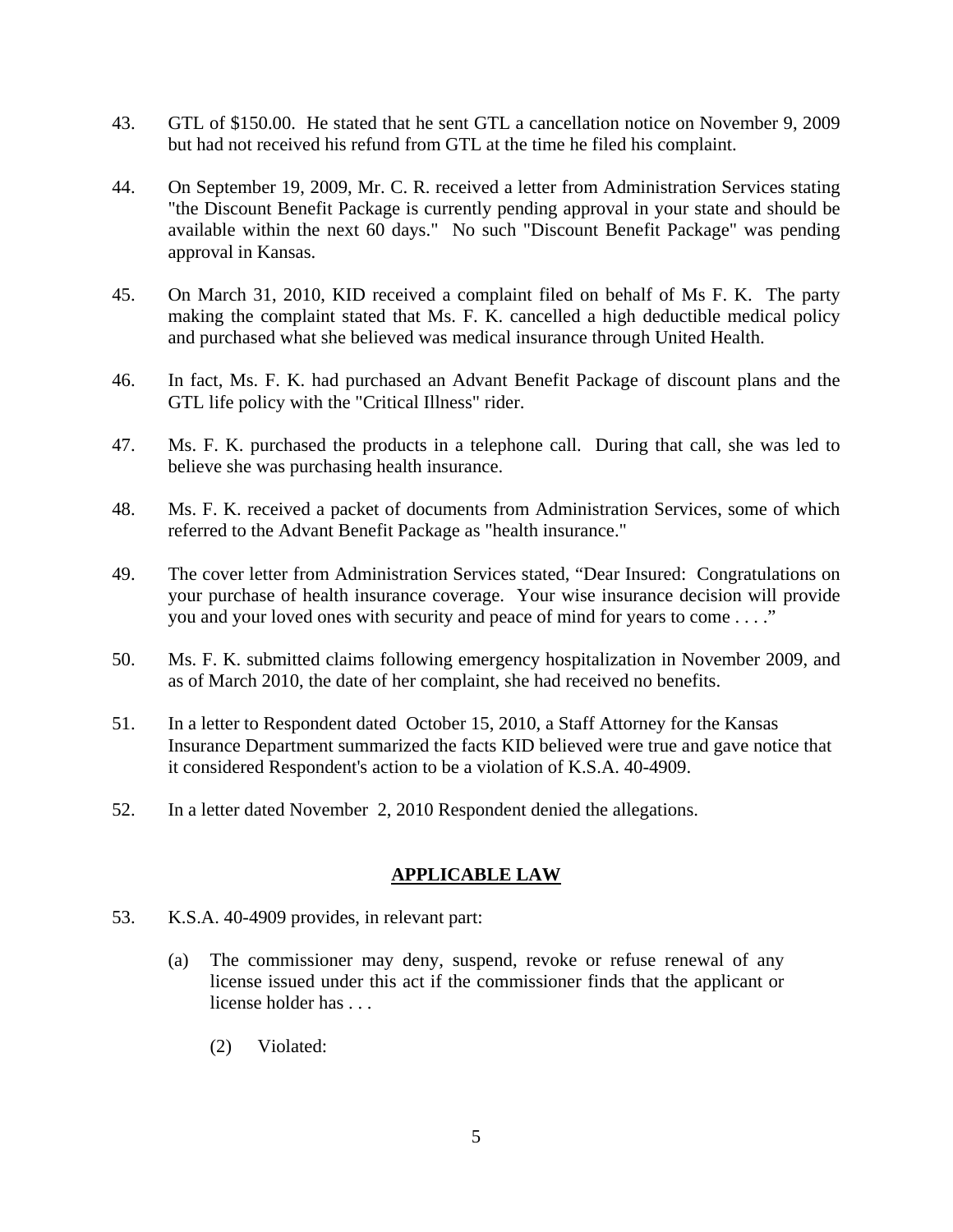- (A) Any provision of chapter 40 of the Kansas Statutes Annotated, and amendments thereto, or any rule and regulation promulgated thereunder; . . .
- (5) Intentionally misrepresented the provisions, terms and conditions of an actual or proposed insurance contract or application for insurance;
- (7) Admitted to or been found to have committed any insurance unfair trade practice or fraud in violation of K.S.A. 40-2404 and amendments thereto;
- (8) Used any fraudulent, coercive, or dishonest practice, or demonstrated any incompetence, untrustworthiness, or financial irresponsibility in the conduct of business in this state or elsewhere;
- (b) In addition, the commissioner may suspend, revoke or refuse renewal of any license if the commissioner finds that the interests of the insurer or the insurable interests of the public are not properly served under such license.
- 54. K.S.A. 2009 Supp. 40-2404 provides, in relevant part:

The following are hereby defined as unfair methods of competition and unfair or deceptive acts or practices in the business of insurance:

- (1) Misrepresentations and false advertising of insurance policies. Making, issuing, circulating or causing to be made, issued or circulated, any estimate, illustration, circular, statement, sales presentation, omission or comparison which:
	- (a) Misrepresents the benefits, advantages, conditions or terms of any insurance policy;
		- . . .

. . .

- (e) uses any name or title of any insurance policy or class of insurance policies misrepresenting the true nature thereof;
- (f) is a misrepresentation for the purpose of inducing or tending to induce the lapse, forfeiture, exchange, conversion or surrender of any insurance policy;

. . .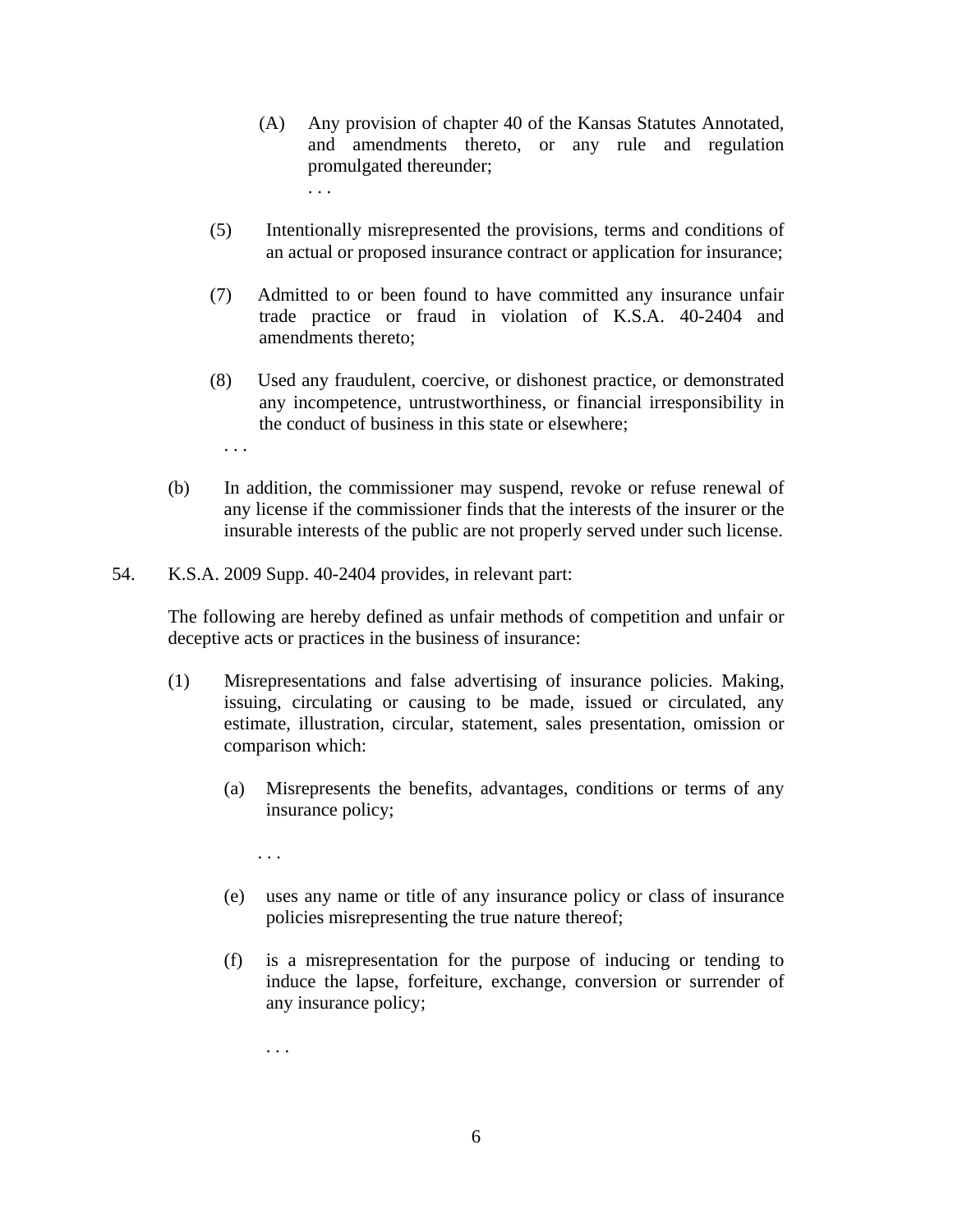(2) False information and advertising generally. Making, publishing, disseminating, circulating or placing before the public, or causing, directly or indirectly, to be made, published, disseminated, circulated or placed before the public, in a newspaper, magazine or other publication, or in the form of a notice, circular, pamphlet, letter or poster, or over any radio or television station, or in any other way, an advertisement, announcement or statement containing any assertion, misrepresentation or statement with respect to the business of insurance or with respect to any person in the conduct of such person's insurance business, which is untrue, deceptive or misleading.

#### **CONCLUSIONS OF LAW**

- 55. The Commissioner has jurisdiction over Respondent as well as the subject matter of this proceeding, and such proceeding is held in the public interest.
- 56. The license of Respondent may be revoked pursuant to K.S.A. 40-4909(a)(8) because the Respondent's acts constitute fraudulent or dishonest practices in the conduct of business.
- 57. The license of Respondent may be revoked pursuant to K.S.A. 40-4909(a)(2)(A) because Respondent has violated K.S.A. 2009 Supp. 40-2404(1)(a), (e), (f) and (2).
- 58. The license of Respondent may be revoked pursuant to K.S.A. 40-4909(b) because it is not properly serving the interests of the insurer and the interests of the public.
- 59. Based on the facts and circumstances set forth herein, it appears that the use of summary proceedings in this matter is appropriate, in accordance with the provisions set forth in K.S.A. 77-537(a), in that the use of summary proceedings does not violate any provision of the law, the protection of the public interest does not require KID to give notice and opportunity to participate to persons other than Respondent, and after investigation, KID believes in good faith that the allegations will be supported to the applicable standard of proof.

 **IT IS THEREFORE ORDERED BY THE COMMISSIONER OF INSURANCE THAT** the Kansas nonresident insurance agent's license of **LONNY RAY DORMAN** is hereby **REVOKED.** It is further ordered that **LONNY RAY DORMAN CEASE and DESIST** from the sale, solicitation, or negotiation of insurance and/or receiving compensation deriving from the sale, solicitation, or negotiation of insurance conducted on and after the effective date of this order and/or acting on behalf of, owning, or operating any TPA in the State of Kansas .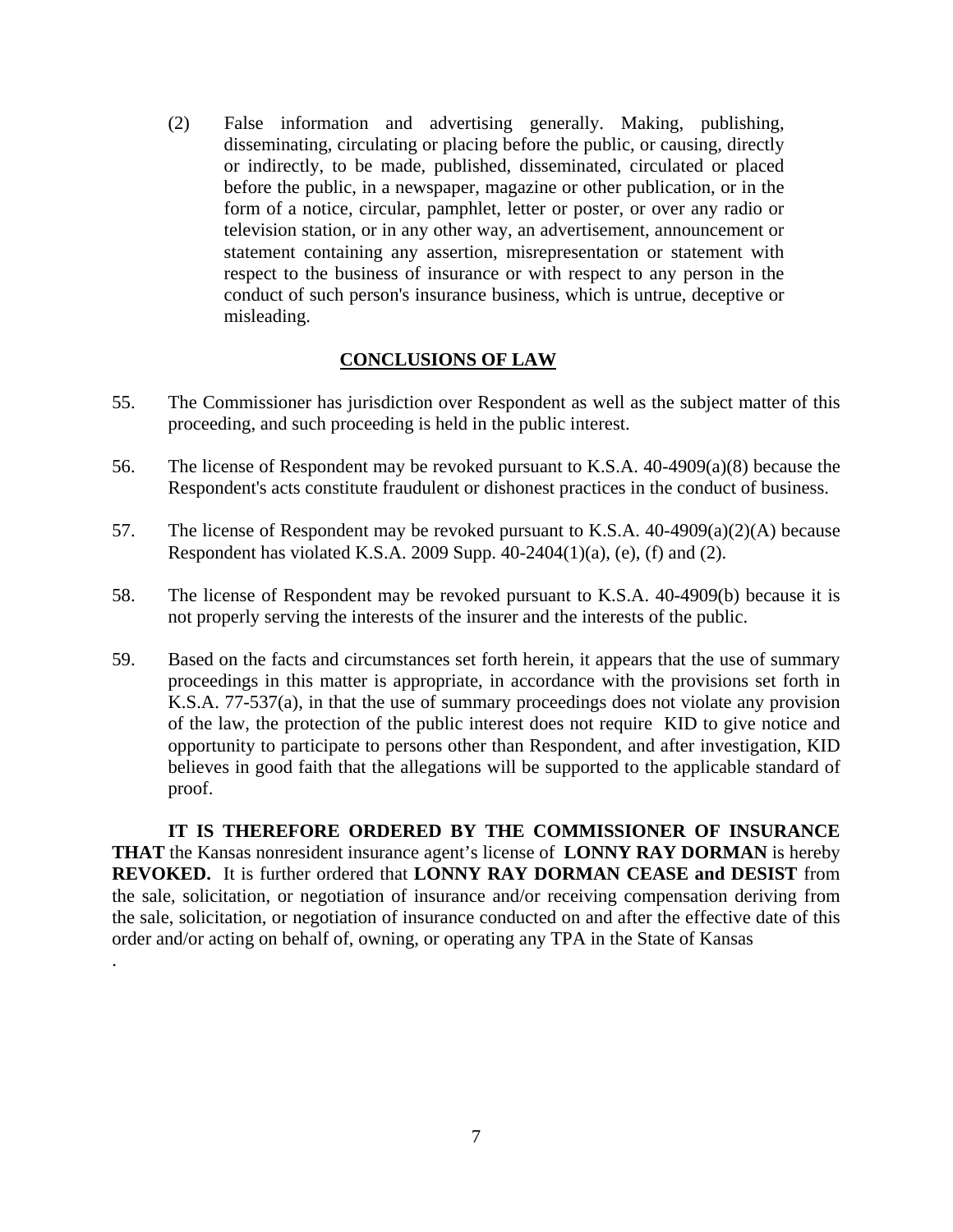### **IT IS SO ORDERED THIS \_3rd\_\_\_DAY OF January, 2011, IN THE CITY OF TOPEKA, COUNTY OF SHAWNEE, STATE OF KANSAS.**



/s/ Sandy Praeger \_\_\_\_\_\_\_\_\_\_\_\_\_\_\_\_

 Sandy Praeger Commissioner of Insurance

 $\angle$ s/ John W. Campbell

 John W. Campbell General Counsel

#### **NOTICE OF RIGHTS TO HEARING AND REVIEW**

Within fifteen (15) days of the date of service of this Summary Order, Respondent may submit a written request for a hearing pursuant to K.S.A. 77-537 and K.S.A. 77-542. Any request for a hearing should be addressed to the following:

> John W. Campbell, General Counsel Kansas Insurance Department 420 S.W.  $9^{th}$  Street Topeka, Kansas 66612

If a hearing is requested, the Kansas Insurance Department will serve notice of the time and place of the hearing and information on procedures, right of representation, and other rights of parties relating to the conduct of the hearing.

If a hearing is not requested in the time and manner stated above, this Summary Order shall become effective as a Final Order upon the expiration of time for requesting a hearing. In the event Respondent files a Petition for Judicial Review, pursuant to K.S.A. 77-613(e), the agency officer to be served on behalf of the Kansas Insurance Department is:

> John W. Campbell, General Counsel Kansas Insurance Department 420 S.W.  $9^{th}$  Street Topeka, Kansas 66612